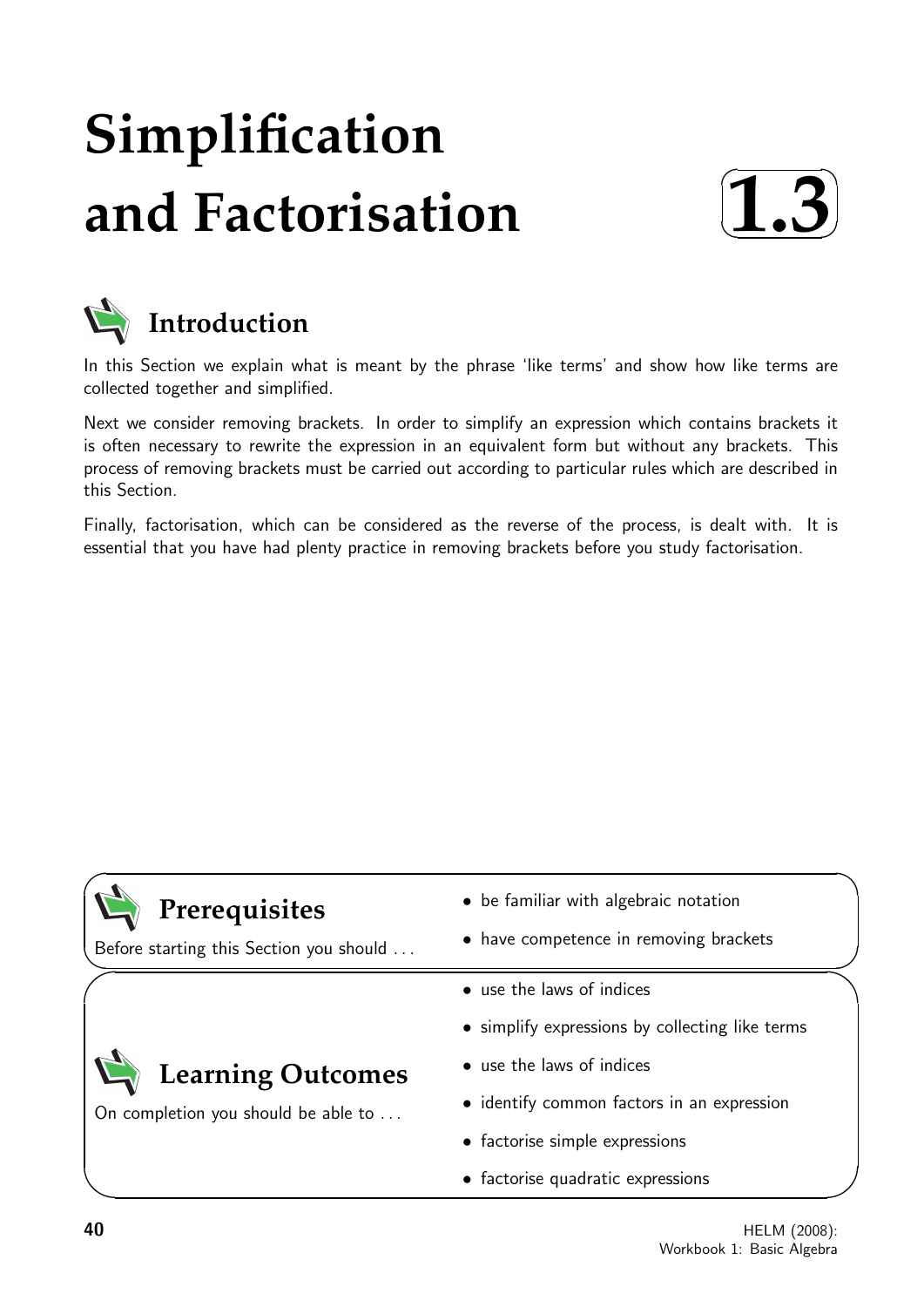

### **1. Addition and subtraction of like terms**

**Like terms** are multiples of the same quantity. For example  $5y$ ,  $17y$  and  $\frac{1}{2}y$  are all multiples of  $y$ and so are like terms. Similarly,  $3x^2$ ,  $-5x^2$  and  $\frac{1}{4}x^2$  are all multiples of  $x^2$  and so are like terms.

Further examples of like terms are:

 $kx$  and  $\ell x$  which are both multiples of x,  $x^2y$ ,  $6x^2y$ ,  $-13x^2y$ ,  $-2yx^2$ , which are all multiples of  $x^2y$  $abc^2$ ,  $-7abc^2$ ,  $kabc^2$ , are all multiples of  $abc^2$ 

Like terms can be added or subtracted in order to simplify expressions.



### Solution

All three terms are multiples of x and so are like terms. The expression can be simplified to  $14x$ .



### Solution

 $5z$  and  $2x$  are not like terms. They are not multiples of the same quantity. This expression cannot be simplified.



Simplify  $5a + 2b - 7a - 9b$ .

Your solution

 $5a + 2b - 7a - 9b =$ 

#### Answer

 $-2a-7b$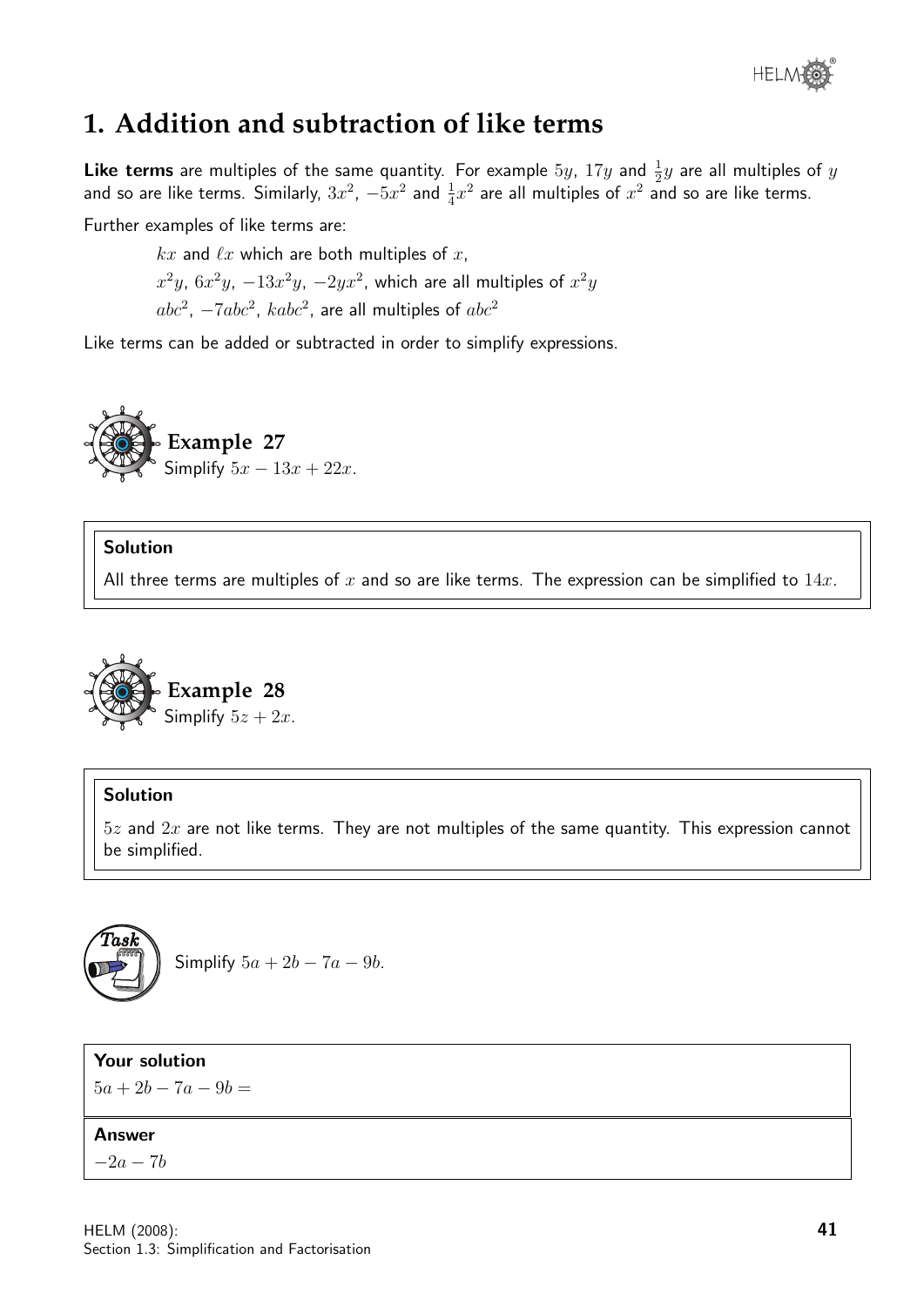

### Solution

 $2x^2$  and  $11x^2$ , both being multiples of  $x^2$ , can be collected together and added to give  $13x^2$ . Similarly,  $-7x$  and x can be added to give  $-6x$ . We get  $2x^2 - 7x + 11x^2 + x = 13x^2 - 6x$  which cannot be simplified further.

$$
\begin{pmatrix}\n\text{Task} \\
\text{Simplify } \frac{1}{2}x + \frac{3}{4}x - 2y.\n\end{pmatrix}
$$

### Your solution

1  $rac{1}{2}x + \frac{3}{4}$  $\frac{3}{4}x - 2y =$ 

### Answer

5  $\frac{5}{4}x - 2y$ 



### Solution

Note that  $3a^2b$  and  $7a^2b$  are both multiples of  $a^2b$  and so are like terms. There are no other like terms. Therefore

 $3a^2b - 7a^2b - 2b^2 + a^2 = -4a^2b - 2b^2 + a^2$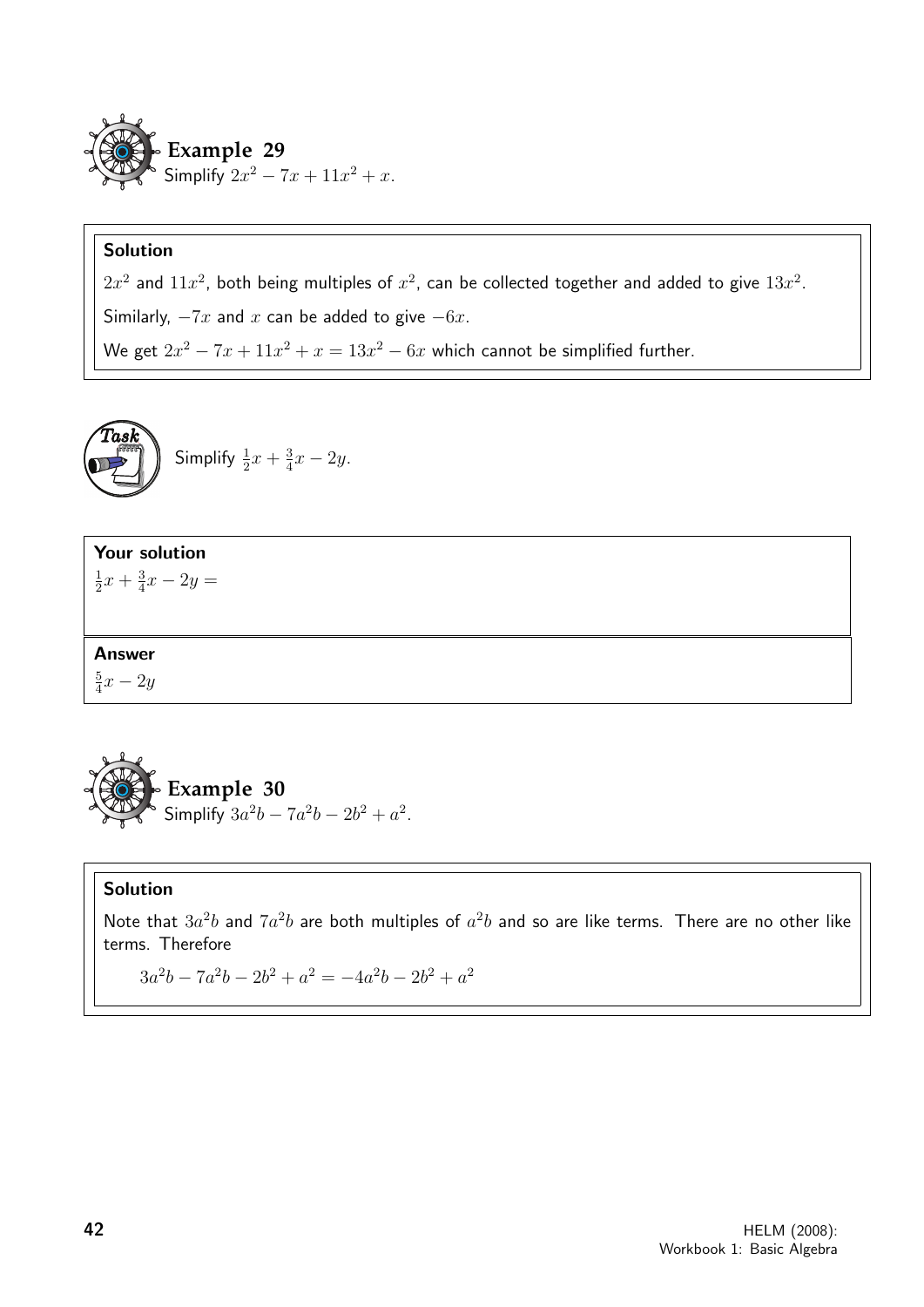### **Exercises**

- 1. Simplify, if possible,
	- (a)  $5x + 2x + 3x$ , (b)  $3q 2q + 11q$ , (c)  $7x^2 + 11x^2$ , (d)  $-11v^2 + 2v^2$ , (e)  $5p + 3q$
- 2. Simplify, if possible, (a)  $5w + 3r 2w + r$ , (b)  $5w^2 + w + 1$ , (c)  $6w^2 + w^2 3w^2$
- 3. Simplify, if possible,
	- (a)  $7x + 2 + 3x + 8x 11$ , (b)  $2x^2 3x + 6x 2$ , (c)  $-5x^2 3x^2 + 11x + 11$ ,
	- (d)  $4q^2 4r^2 + 11r + 6q$ , (e)  $a^2 + ba + ab + b^2$ , (f)  $3x^2 + 4x + 6x + 8$ ,

$$
(g) s3 + 3s2 + 2s2 + 6s + 4s + 12.
$$

- 4. Explain the distinction, if any, between each of the following expressions, and simplify if possible. (a)  $18x - 9x$ , (b)  $18x(9x)$ , (c)  $18x(-9x)$ , (d)  $-18x - 9x$ , (e)  $-18x(9x)$
- 5. Explain the distinction, if any, between each of the following expressions, and simplify if possible. (a)  $4x - 2x$ , (b)  $4x(-2x)$ , (c)  $4x(2x)$ , (d)  $-4x(2x)$ , (e)  $-4x - 2x$ , (f)  $(4x)(2x)$
- 6. Simplify, if possible,

(a) 
$$
\frac{2}{3}x^2 + \frac{x^2}{3}
$$
, (b)  $0.5x^2 + \frac{3}{4}x^2 - \frac{11}{2}x$ , (c)  $3x^3 - 11x + 3yx + 11$ ,

(d)  $-4\alpha x^2 + \beta x^2$  where  $\alpha$  and  $\beta$  are constants.

#### Answers

1. (a) 
$$
10x
$$
, (b)  $12q$ , (c)  $18x^2$ , (d)  $-9v^2$ , (e) cannot be simplified.  
\n2. (a)  $3w + 4r$ , (b) cannot be simplified, (c)  $4w^2$   
\n3. (a)  $18x - 9$ , (b)  $2x^2 + 3x - 2$ , (c)  $-8x^2 + 11x + 11$ , (d) cannot be simplified,  
\n(e)  $a^2 + 2ab + b^2$ , (f)  $3x^2 + 10x + 8$ , (g)  $s^3 + 5s^2 + 10s + 12$   
\n4. (a)  $9x$ , (b)  $162x^2$ , (c)  $-162x^2$ , (d)  $-27x$ , (e)  $-162x^2$   
\n5. (a)  $4x - 2x = 2x$ , (b)  $4x(-2x) = -8x^2$ , (c)  $4x(2x) = 8x^2$ , (d)  $-4x(2x) = -8x^2$ ,  
\n(e)  $-4x - 2x = -6x$ , (f)  $(4x)(2x) = 8x^2$   
\n6. (a)  $x^2$ , (b)  $1.25x^2 - \frac{11}{2}x$ , (c) cannot be simplified, (d)  $(\beta - 4\alpha)x^2$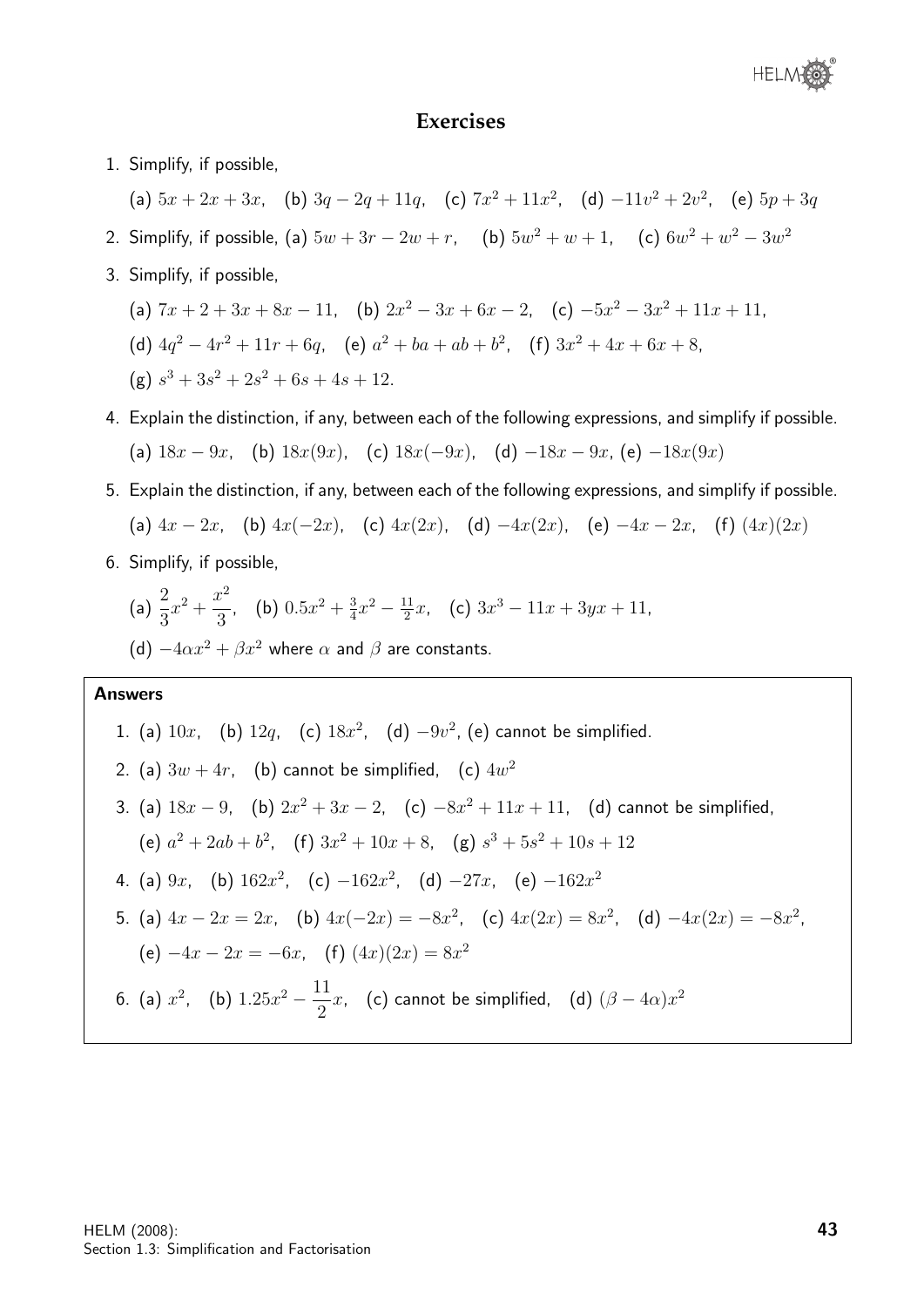### **2. Removing brackets from expressions**  $a(b+c)$  and  $a(b-c)$

Removing brackets means **multiplying out**. For example  $5(2+4) = 5 \times 2 + 5 \times 4 = 10 + 20 = 30$ . In this simple example we could alternatively get the same result as follows:  $5(2+4) = 5 \times 6 = 30$ . That is:

 $5(2+4) = 5 \times 2 + 5 \times 4$ 

In an expression such as  $5(x+y)$  it is intended that the 5 multiplies both x and y to produce  $5x+5y$ . Thus the expressions  $5(x + y)$  and  $5x + 5y$  are equivalent. In general we have the following rules known as distributive laws:



As we have noted above, if you insert numbers instead of letters into these expressions you will see that both left and right hand sides are equivalent. For example

 $4(3 + 5)$  has the same value as  $4(3) + 4(5)$ , that is 32

and

 $7(8-3)$  has the same value as  $7(8) - 7(3)$ , that is 35



### Solution

(a) In the expression  $9(2 + y)$  the 9 must multiply both terms in the brackets:

$$
9(2 + y) = 9(2) + 9(y)
$$
  
= 18 + 9y

(b) Recall that  $9(2y)$  means  $9 \times (2 \times y)$  and that when multiplying numbers together the presence of brackets is irrelevant. Thus  $9(2y) = 9 \times 2 \times y = 18y$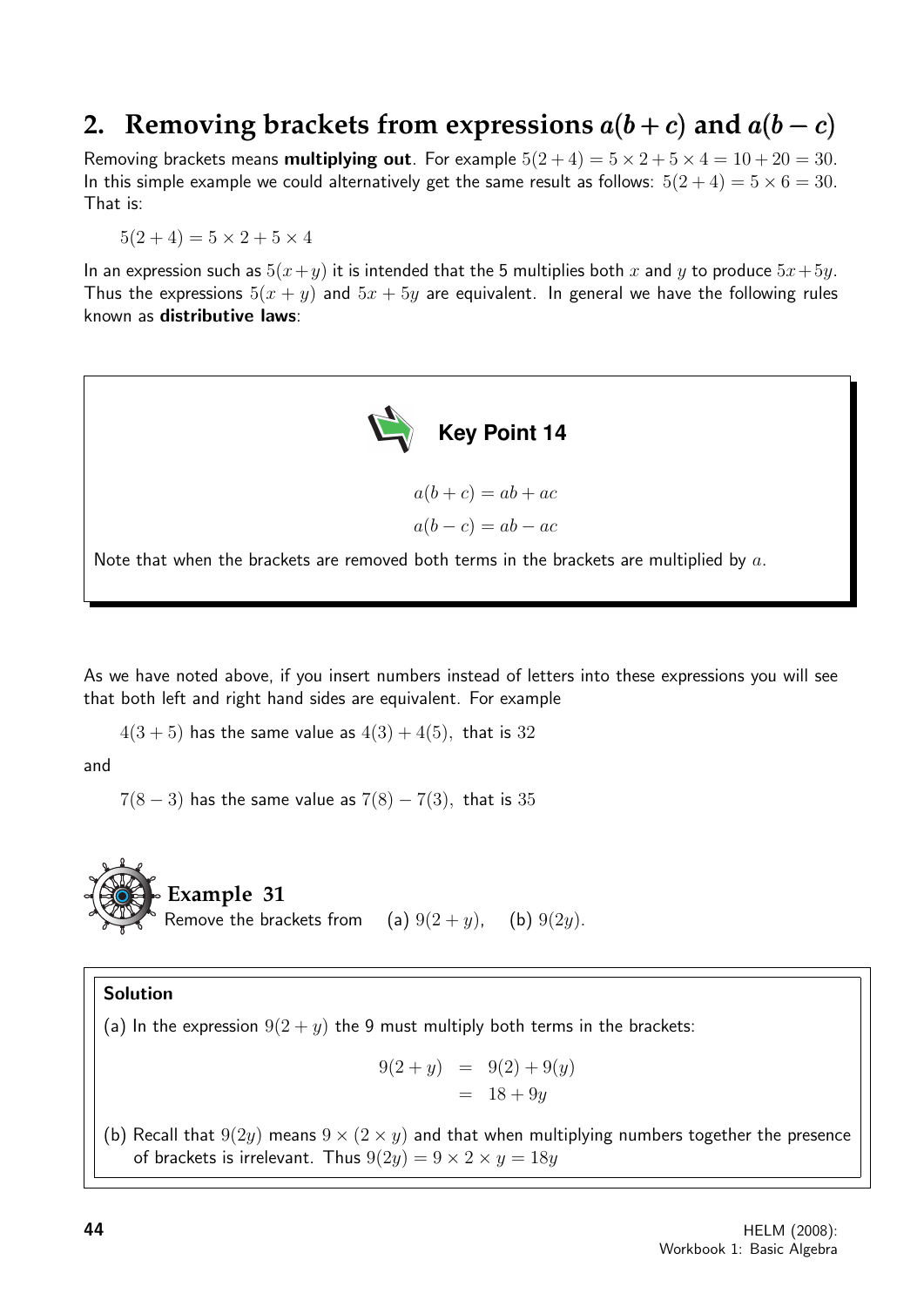The crucial distinction between the role of the factor 9 in the two expressions  $9(2 + y)$  and  $9(2y)$  in Example 31 should be noted.



### Solution

In the expression  $9(x + 2y)$  the 9 must multiply both the x and the  $2y$  in the brackets. Thus

$$
9(x+2y) = 9x + 9(2y)
$$
  

$$
= 9x + 18y
$$



Remove the brackets from  $9(2x + 3y)$ .

Remember that the 9 must multiply both the term  $2x$  and the term  $3y$ :

### Your solution

 $9(2x+3y) =$ 

### Answer

 $18x + 27y$ 



### Solution

The number  $-3$  must multiply both the  $5x$  and the  $z$ .

$$
-3(5x - z) = (-3)(5x) - (-3)(z)
$$
  
= -15x + 3z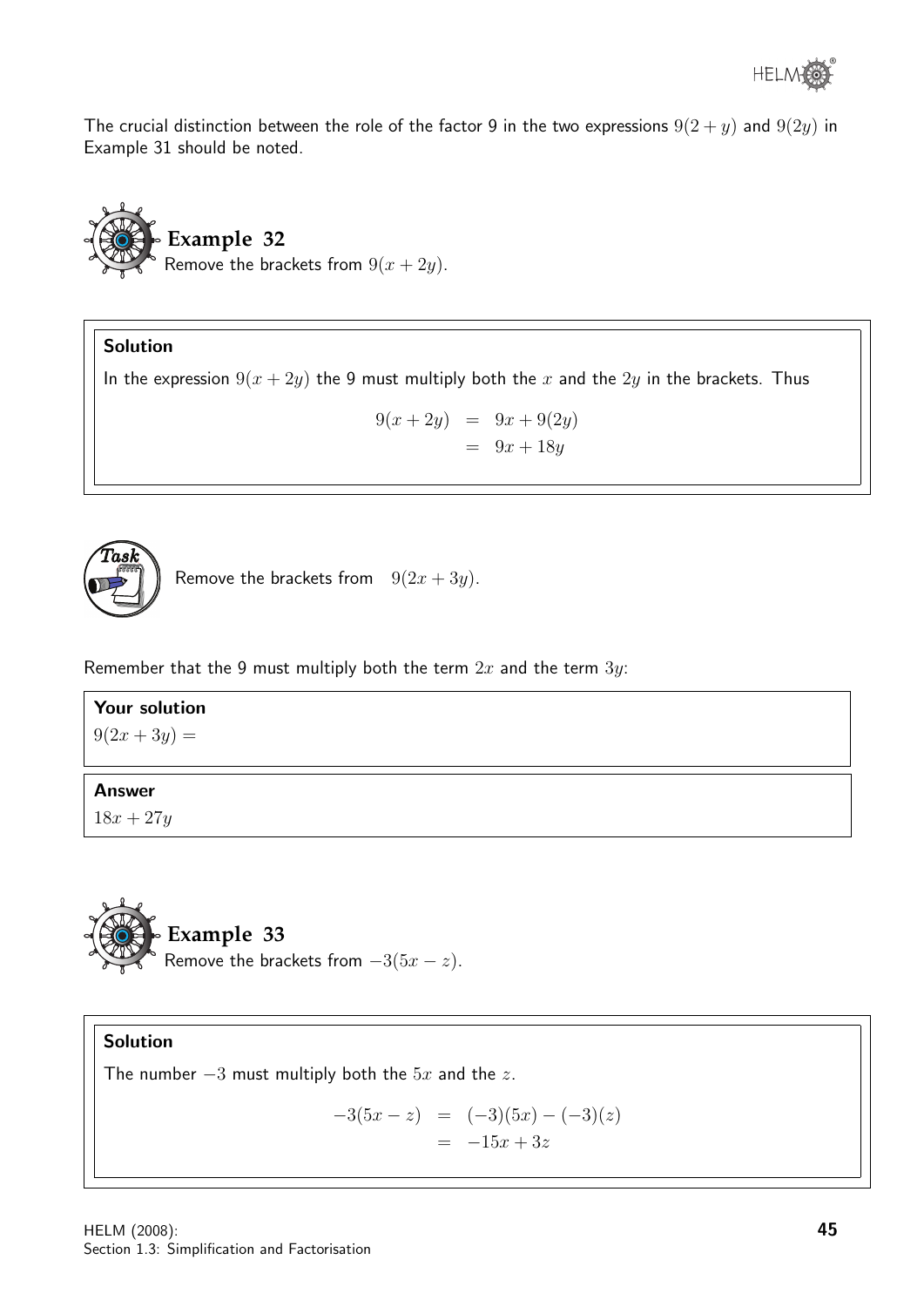

Remove the brackets from  $6x(3x - 2y)$ .

### Your solution

### Answer

 $6x(3x - 2y) = 6x(3x) - 6x(2y) = 18x^2 - 12xy$ 



### Solution

Although the 1 is unwritten, the minus sign outside the brackets stands for  $-1$ . We must therefore consider the expression  $-1(3x+1)$ .

$$
-1(3x + 1) = (-1)(3x) + (-1)(1)
$$
  
= -3x + (-1)  
= -3x - 1



Remove the brackets from  $-(5x - 3y)$ .

Your solution

Answer  $-(5x - 3y)$  means  $-1(5x - 3y)$ .  $-1(5x-3y) = (-1)(5x) - (-1)(3y) = -5x + 3y$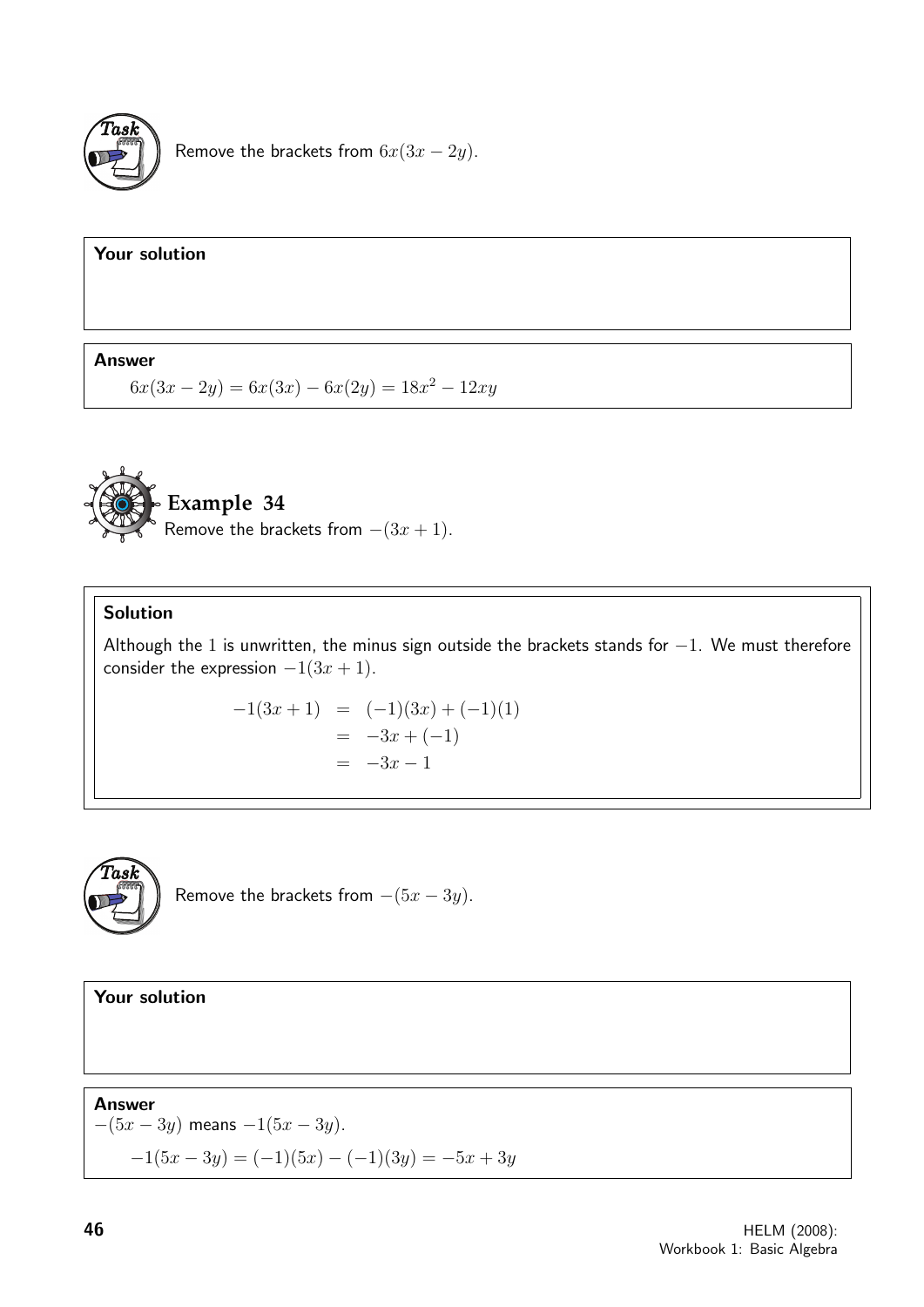

Remove the brackets from  $m(m - n)$ .

In the expression  $m(m - n)$  the first m must multiply both terms in the brackets:

| <b>Your solution</b> |  |  |
|----------------------|--|--|
| $m(m-n) =$           |  |  |
|                      |  |  |
| <b>Answer</b>        |  |  |
| $m^2 - mn$           |  |  |



### **Example 35**

Remove the brackets from the expression  $5x - (3x + 1)$  and simplify the result by collecting like terms.

### Solution

The brackets in  $-(3x+1)$  were removed in Example 34 on page 46.

$$
5x - (3x + 1) = 5x - 1(3x + 1)
$$
  
= 5x - 3x - 1  
= 2x - 1



### Solution

Consider  $-(x+1)$ . Removing the brackets we obtain  $-x-1$  and so  $-x-1$ 4 is equivalent to  $\frac{-(x+1)}{4}$ 4 A negative quantity divided by a positive quantity will be negative. Hence  $-(x+1)$ 4 is equivalent to  $-\frac{x+1}{4}$ 4 You should study all three expressions carefully to recognise the variety of equivalent ways in which we can write an algebraic expression.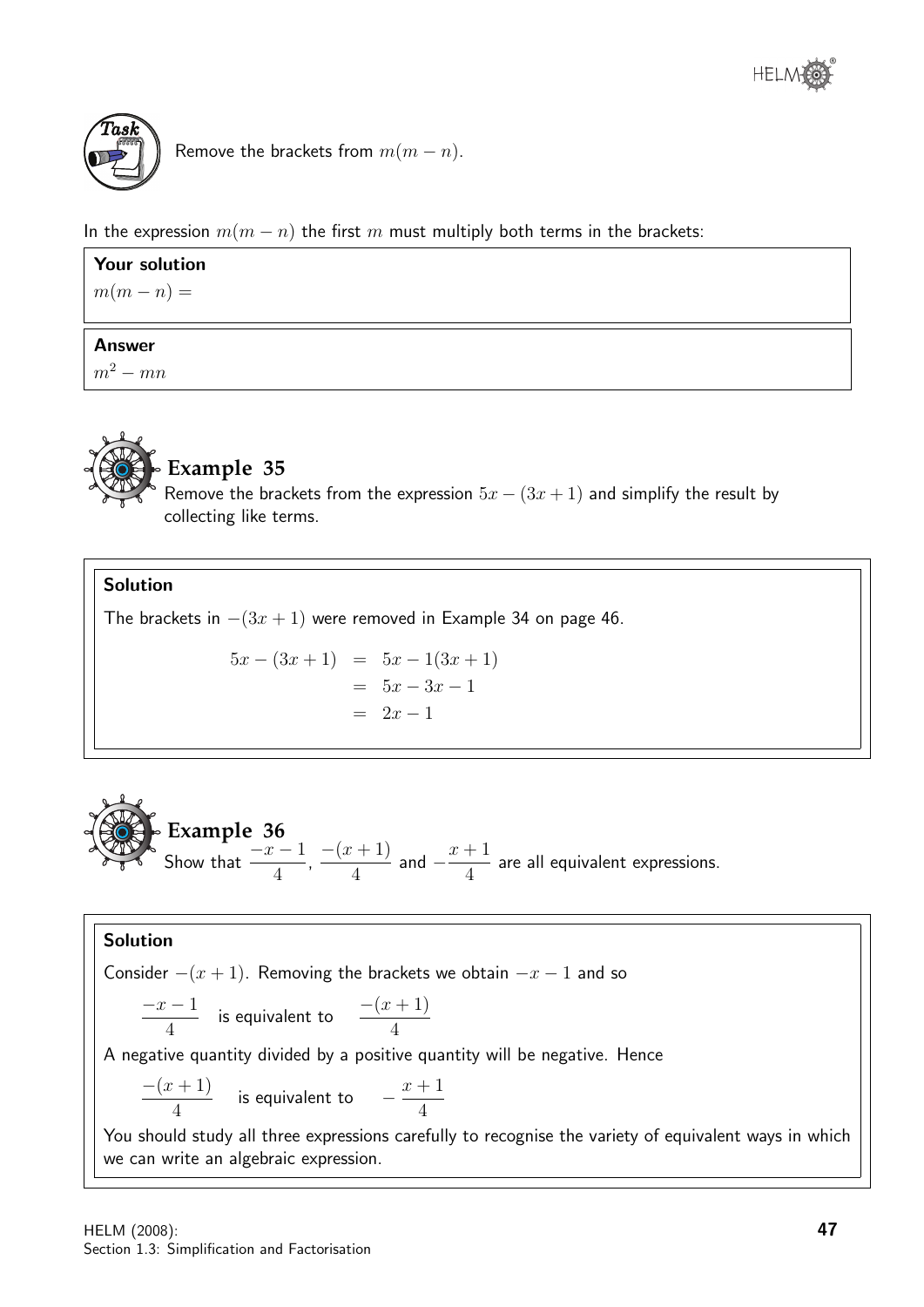Sometimes the bracketed expression can appear on the left, as in  $(a + b)c$ . To remove the brackets here we use the following rules:



Note that when the brackets are removed both the terms in the brackets multiply  $c$ .



### Solution

Both terms in the brackets multiply the  $x$  outside. Thus

$$
(2x+3y)x = 2x(x) + 3y(x)
$$

$$
= 2x2 + 3yx
$$



Remove the brackets from (a)  $(x+3)(-2)$ , (b)  $(x-3)(-2)$ .

### Your solution

(a)  $(x+3)(-2) =$ 

### Answer

Both terms in the bracket must multiply the  $-2$ , giving  $-2x - 6$ 

### Your solution

(b)  $(x-3)(-2) =$ 

### Answer

 $-2x + 6$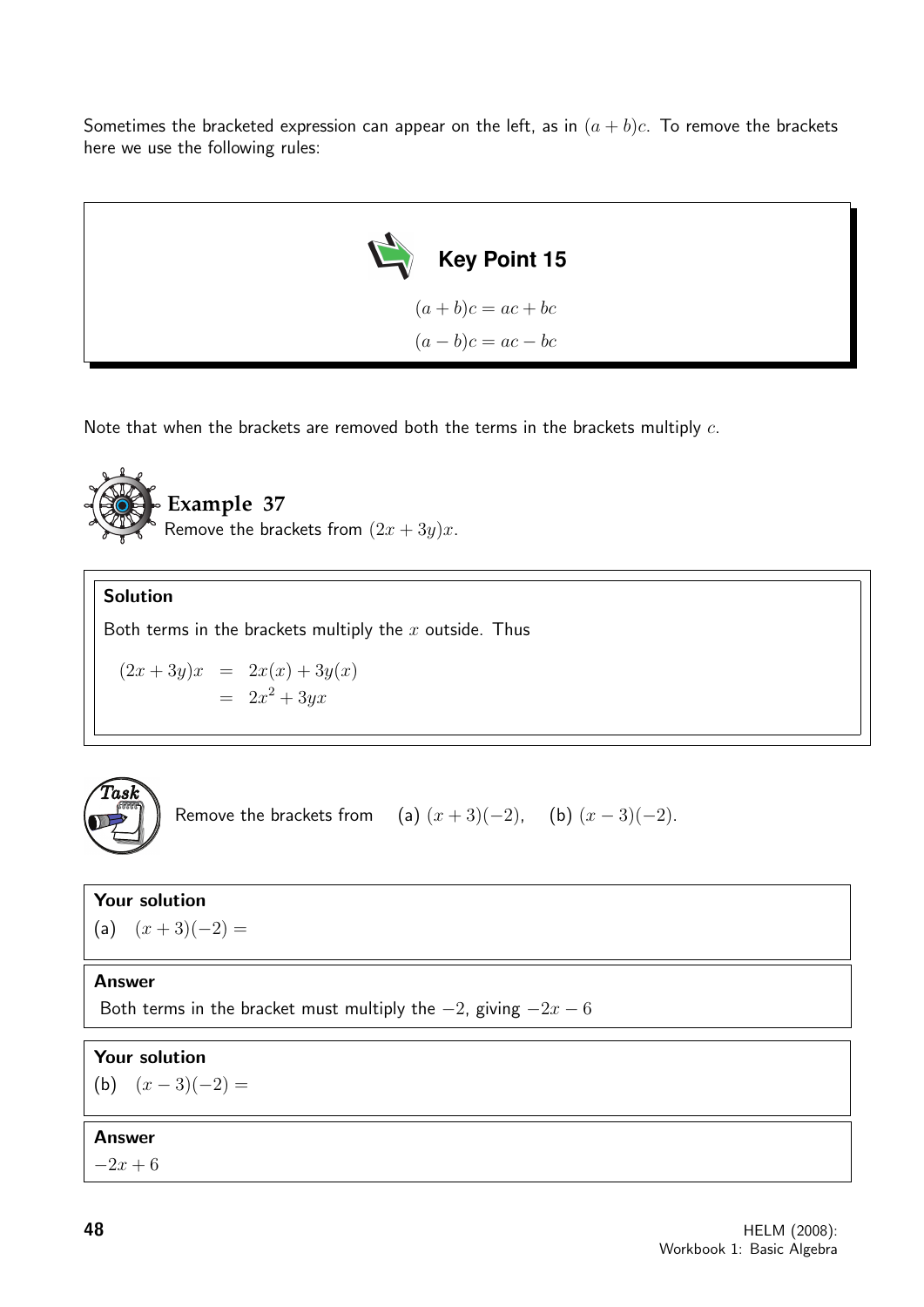

### **3. Removing brackets from expressions of the form**  $(a + b)(c + d)$

Sometimes it is necessary to consider two bracketed terms multiplied together. In the expression  $(a + b)(c + d)$ , by regarding the first bracket as a single term we can use the result in Key Point 14 to write it as  $(a + b)c + (a + b)d$ . Removing the brackets from each of these terms produces  $ac + bc + ad + bd$ . More concisely:



We see that each term in the first bracketed expression multiplies each term in the second bracketed expression.



Solution

We find  $(3 + x)(2 + y) = (3 + x)(2) + (3 + x)y$  $=(3)(2) + (x)(2) + (3)(y) + (x)(y) = 6 + 2x + 3y + xy$ 



Solution  $(3x+4)(x+2) = (3x+4)(x) + (3x+4)(2)$  $= 3x^2 + 4x + 6x + 8 = 3x^2 + 10x + 8$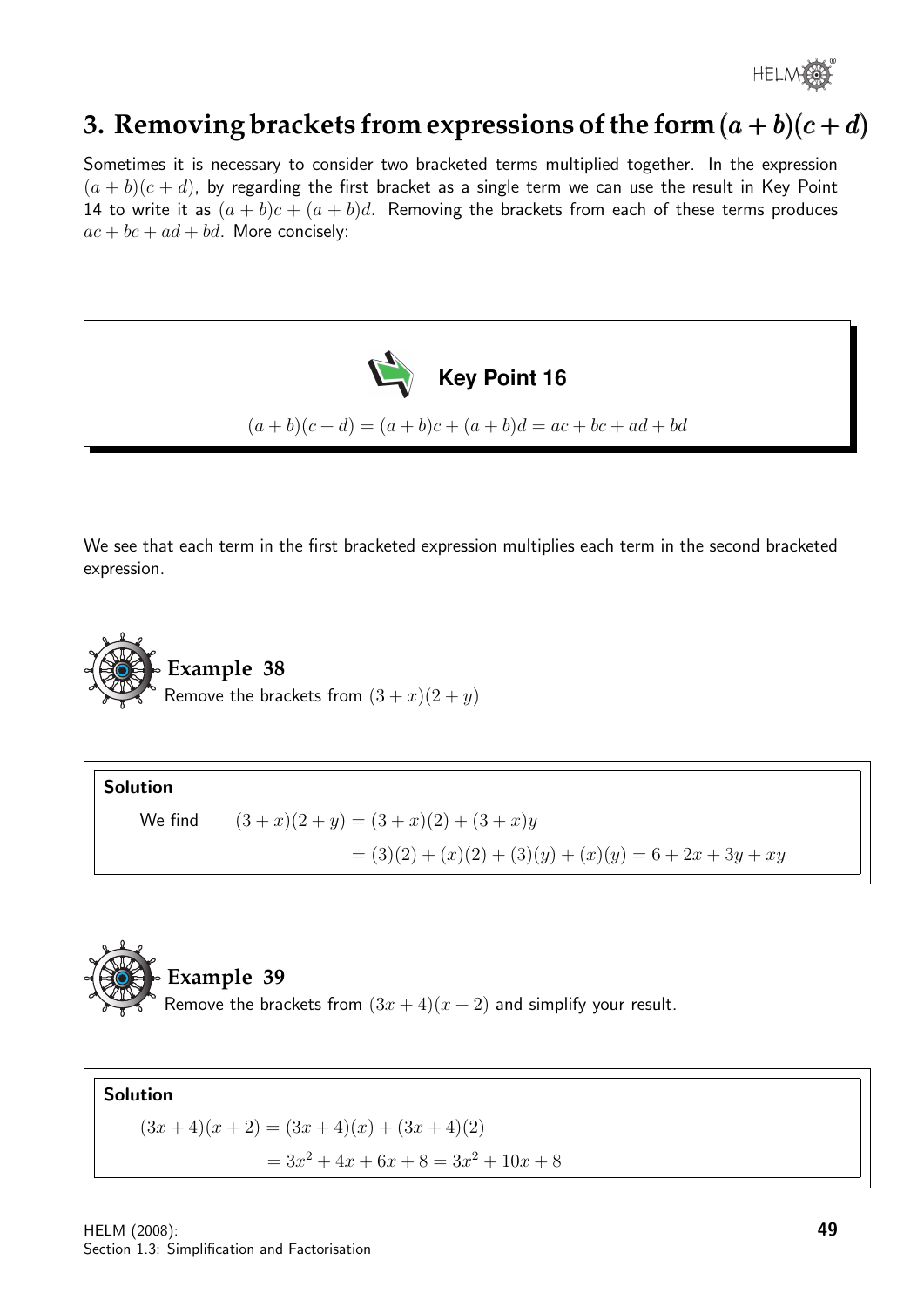

### Solution

When a quantity is squared it is multiplied by itself. Thus

$$
(a+b)^2 = (a+b)(a+b) = (a+b)a + (a+b)b
$$
  
=  $a^2 + ba + ab + b^2 = a^2 + 2ab + b^2$ 



$$
(a+b)^2 = a^2 + 2ab + b^2
$$

$$
(a-b)^2 = a^2 - 2ab + b^2
$$



Remove the brackets from the following expressions and simplify the results.

(a)  $(x+7)(x+3)$ , (b)  $(x+3)(x-2)$ ,

### Your solution

(a)  $(x+7)(x+3) =$ 

### Answer

 $x^2 + 7x + 3x + 21 = x^2 + 10x + 21$ 

### Your solution

(b)  $(x+3)(x-2) =$ 

### Answer

 $x^2 + 3x - 2x - 6 = x^2 + x - 6$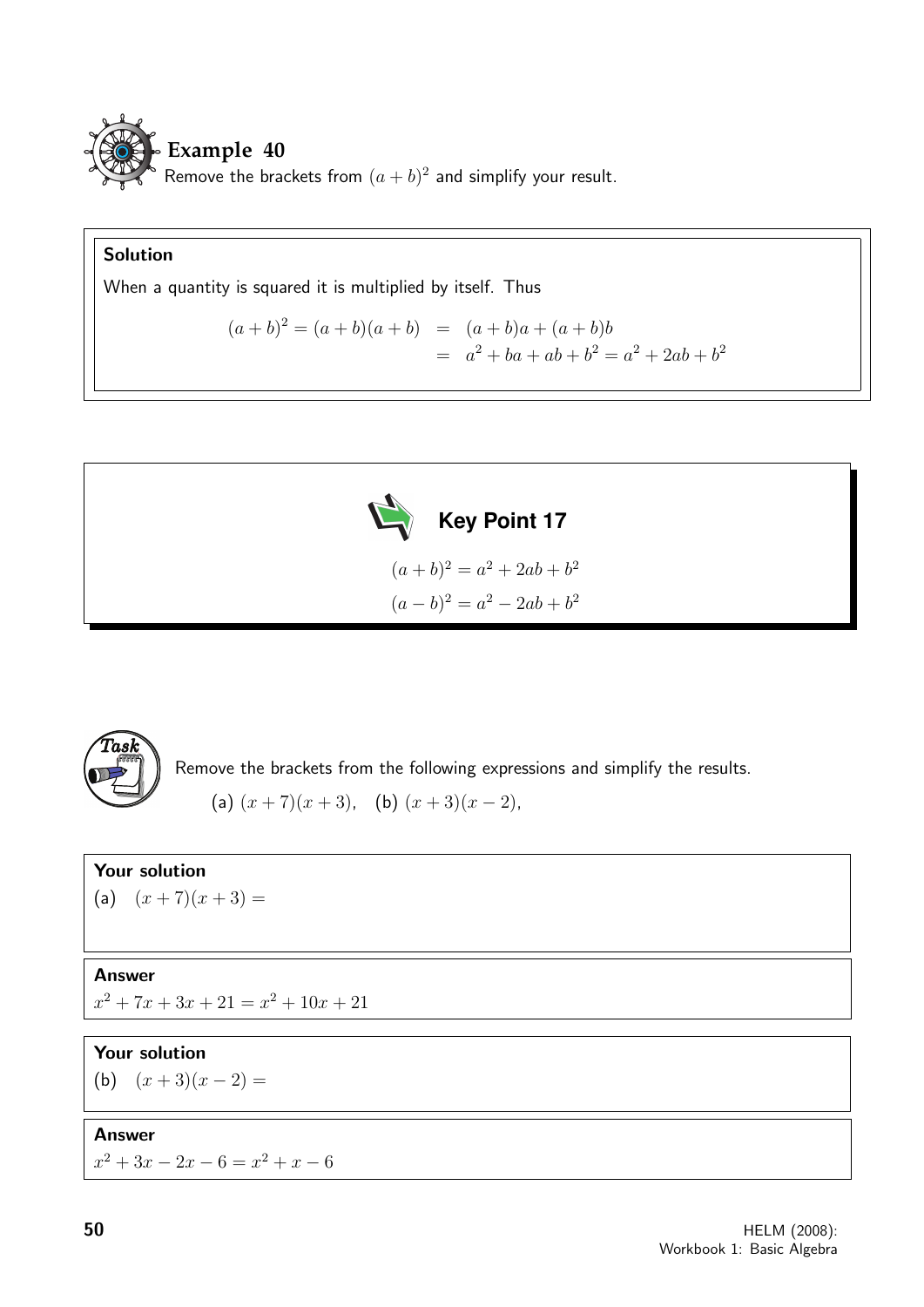



### Solution

In the first expression removing the brackets we find

$$
(x+3)(x+2) = x2 + 3x + 2x + 6
$$
  
= x<sup>2</sup> + 5x + 6

In the second expression we have

$$
x + 3(x + 2) = x + 3x + 6 = 4x + 6
$$

Note that in the second expression the term  $(x + 2)$  is only multiplied by 3 and not by x.



### Solution

Each term in the first bracket must multiply each term in the second. Working through all combinations systematically we have

$$
(s2 + 2s + 4)(s + 3) = (s2 + 2s + 4)(s) + (s2 + 2s + 4)(3)
$$
  
=  $s3 + 2s2 + 4s + 3s2 + 6s + 12$   
=  $s3 + 5s2 + 10s + 12$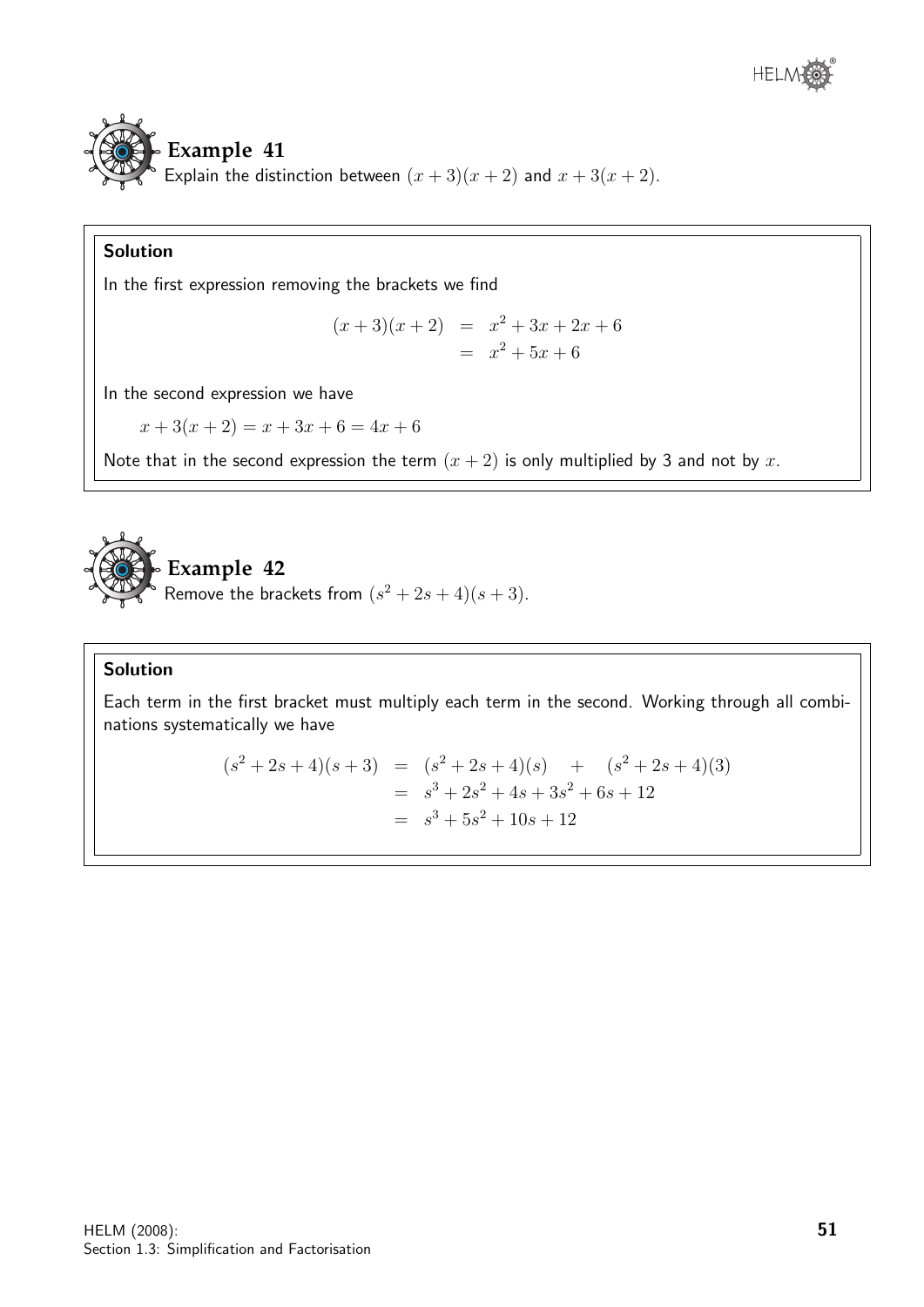

### **Engineering Example 1**

### **Reliability in a communication network**

### Introduction

The reliability of a communication network depends on the reliability of its component parts. The reliability of a component can be represented by a number between 0 and 1 which represents the probability that it will function over a given period of time.

A very simple system with only two components  $C_1$  and  $C_2$  can be configured in series or in parallel. If the components are in series then the system will fail if one component fails (see Figure 4)



Figure 4: Both components 1 and 2 must function for the system to function

If the components are in parallel then only one component need function properly (see Figure 5) and we have built-in redundancy.



**Figure 5:** Either component 1 or 2 must function for the system to function

The reliability of a system with two units in parallel is given by  $1 - (1 - R_1)(1 - R_2)$  which is the same as  $R_1+R_2-R_1R_2$ , where  $R_i$  is the reliability of component  $C_i.$  The reliability of a system with 3 units in parallel, as in Figure 6, is given by

$$
1 - (1 - R_1)(1 - R_2)(1 - R_3)
$$



Figure 6: At least one of the three components must function for the system to function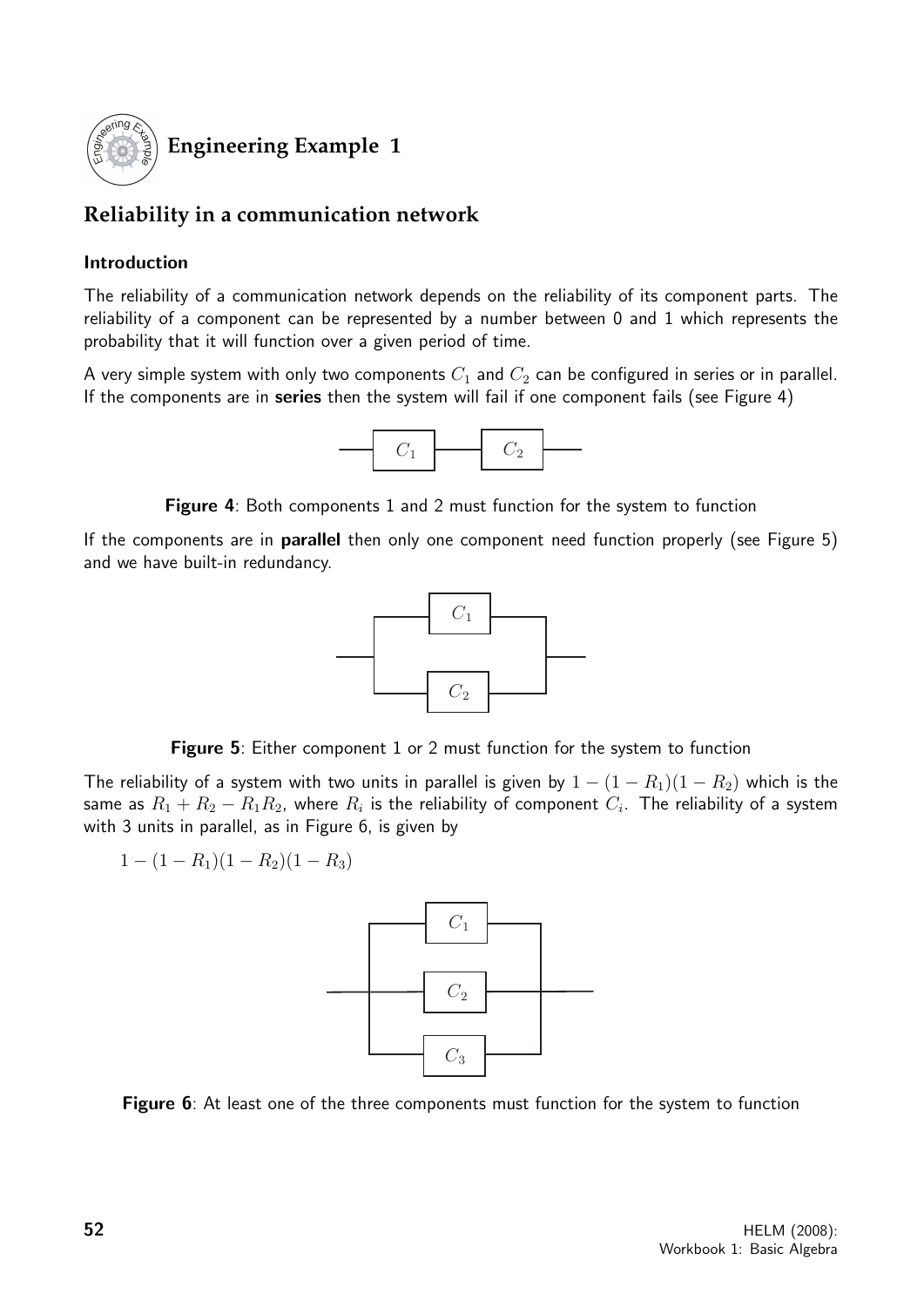

#### Problem in words

- (a) Show that the expression for the system reliability for three components in parallel is equal to  $R_1 + R_2 + R_3 - R_1R_2 - R_1R_3 - R_2R_3 + R_1R_2R_3$
- (b) Find an expression for the reliability of the system when the reliability of each of the components is the same i.e.  $R_1 = R_2 = R_3 = R_4$
- (c) Find the system reliability when  $R = 0.75$
- (d) Find the system reliability when there are two parallel components each with reliability  $R = 0.75$ .

#### Mathematical statement of the problem

- (a) Show that  $1-(1-R_1)(1-R_2)(1-R_3) \equiv R_1+R_2+R_3-R_1R_2-R_1R_3-R_2R_3+R_1R_2R_3$
- (b) Find  $1 (1 R_1)(1 R_2)(1 R_3)$  in terms of R when  $R_1 = R_2 = R_3 = R_4$
- (c) Find the value of (b) when  $R = 0.75$
- (d) Find  $1 (1 R_1)(1 R_2)$  when  $R_1 = R_2 = 0.75$ .

#### Mathematical analysis

(a) 
$$
1 - (1 - R_1)(1 - R_2)(1 - R_3) \equiv 1 - (1 - R_1 - R_2 + R_1R_2)(1 - R_3)
$$

$$
= 1 - ((1 - R_1 - R_2 + R_1R_2) \times 1 - (1 - R_1 - R_2 + R_1R_2) \times R_3)
$$

$$
= 1 - (1 - R_1 - R_2 + R_1R_2 - (R_3 - R_1R_3 - R_2R_3 + R_1R_2R_3))
$$

$$
= 1 - (1 - R_1 - R_2 + R_1R_2 - R_3 + R_1R_3 + R_2R_3 - R_1R_2R_3)
$$

$$
= 1 - 1 + R_1 + R_2 - R_1R_2 + R_3 - R_1R_3 - R_2R_3 + R_1R_2R_3
$$

$$
= R_1 + R_2 + R_3 - R_1R_2 - R_1R_3 - R_2R_3 + R_1R_2R_3
$$

(b) When  $R_1 = R_2 = R_3 = R$  the reliability is

$$
1 - (1 - R)^3
$$
 which is equivalent to  $3R - 3R^2 + R^3$ 

(c) When  $R_1 = R_2 = R_3 = 0.75$  we get

$$
1 - (1 - 0.75)^3 = 1 - 0.25^3 = 1 - 0.015625 = 0.984375
$$

(d)  $1 - (0.25)^2 = 0.9375$ 

#### Interpretation

The mathematical analysis confirms the expectation that the more components there are in parallel then the more reliable the system becomes (1 component: 0.75; 2 components: 0.9375; 3 components: 0.984375). With three components in parallel, as in part (c), although each individual component is relatively unreliable  $(R = 0.75$  implies a one in four chance of failure of an individual component) the system as a whole has an over 98% probability of functioning (under 1 in 50 chance of failure).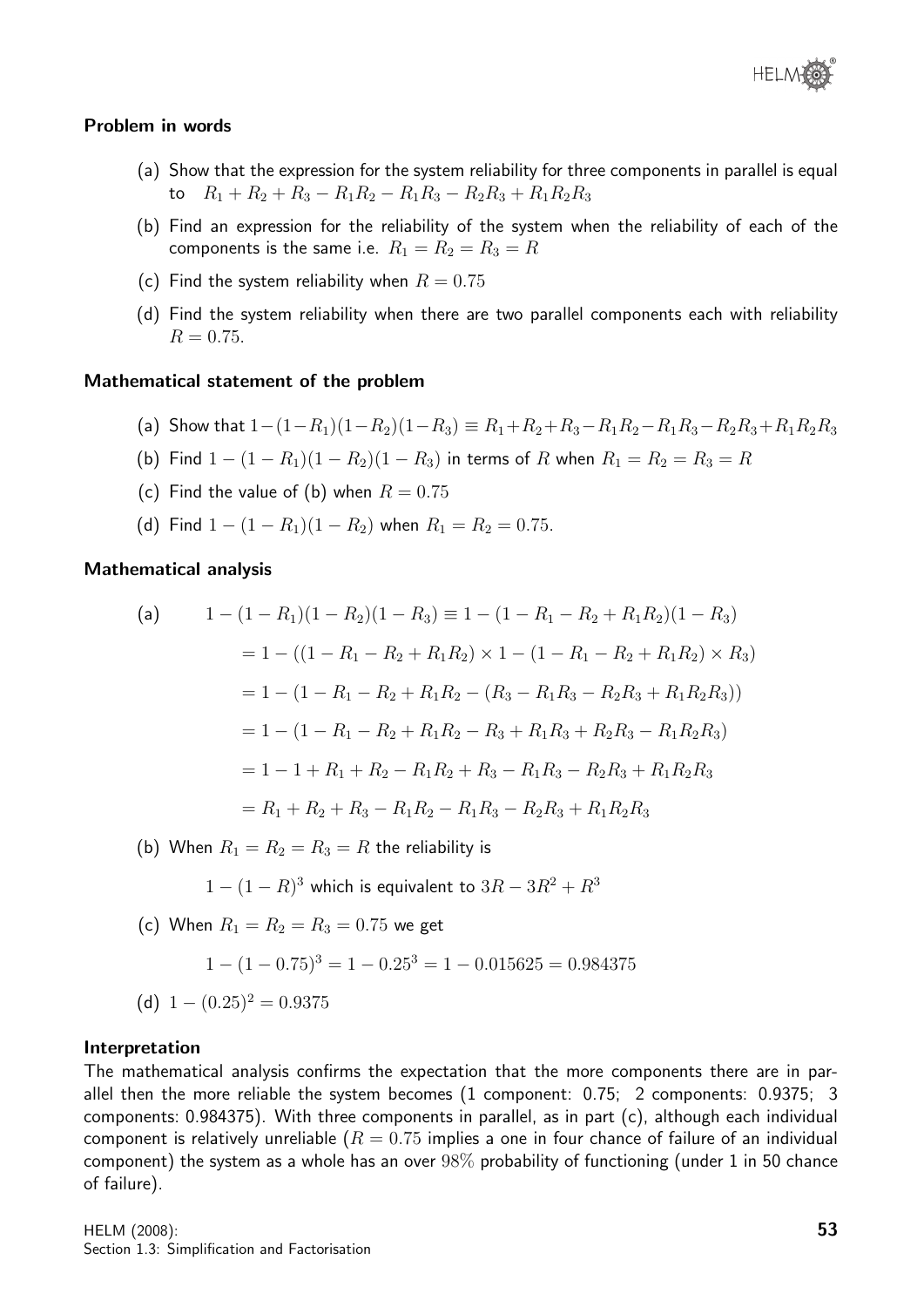### **Exercises**

- 1. Remove the brackets from each of the following expressions:
	- (a)  $2(mn)$ , (b)  $2(m + n)$ , (c)  $a(mn)$ , (d)  $a(m + n)$ , (e)  $a(m n)$ , (f)  $(am)n$ , (g)  $(a+m)n$ , (h)  $(a-m)n$ , (i)  $5(pq)$ , (j)  $5(p+q)$ , (k)  $5(p-q)$ , (l)  $7(xy)$ , (m)  $7(x+y)$ , (n)  $7(x-y)$ , (o)  $8(2p+q)$ , (p) 8(2pq), (q) 8(2p − q), (r) 5(p − 3q), (s) 5(p + 3q) (t) 5(3pq).
- 2. Remove the brackets from each of the following expressions:
	- (a)  $4(a + b)$ , (b)  $2(m n)$ , (c)  $9(x y)$ ,
- 3. Remove the brackets from each of the following expressions and simplify where possible:

(a)  $(2+a)(3+b)$ , (b)  $(x+1)(x+2)$ , (c)  $(x+3)(x+3)$ , (d)  $(x+5)(x-3)$ 

4. Remove the brackets from each of the following expressions:

(a) 
$$
(7+x)(2+x)
$$
, (b)  $(9+x)(2+x)$ , (c)  $(x+9)(x-2)$ , (d)  $(x+11)(x-7)$ ,  
\n(e)  $(x+2)x$ , (f)  $(3x+1)x$ , (g)  $(3x+1)(x+1)$ , (h)  $(3x+1)(2x+1)$ ,  
\n(i)  $(3x+5)(2x+7)$ , (j)  $(3x+5)(2x-1)$ , (k)  $(5-3x)(x+1)$  (l)  $(2-x)(1-x)$ .

5. Remove the brackets from  $(s + 1)(s + 5)(s - 3)$ .

### Answers

1. (a)  $2mn$ , (b)  $2m + 2n$ , (c)  $amn$ , (d)  $am + an$ , (e)  $am - an$ , (f)  $amn$ , (g)  $an + mn$ , (h)  $an - mn$ , (i)  $5pq$ , (i)  $5p + 5q$ , (k)  $5p - 5q$ , (l)  $7xy$ , (m)  $7x + 7y$ , (n)  $7x - 7y$ , (o)  $16p + 8q$ , (p)  $16pq$ , (q)  $16p - 8q$ , (r)  $5p - 15q$ , (s)  $5p + 15q$ , (t)  $15pq$ 

- 2. (a)  $4a + 4b$ , (b)  $2m 2n$ , (c)  $9x 9y$
- 3. (a)  $6 + 3a + 2b + ab$ , (b)  $x^2 + 3x + 2$ , (c)  $x^2 + 6x + 9$ , (d)  $x^2 + 2x 15$
- 4. On removing brackets we obtain:
- (a)  $14 + 9x + x^2$ , (b)  $18 + 11x + x^2$ , (c)  $x^2 + 7x 18$ , (d)  $x^2 + 4x 77$ (e)  $x^2 + 2x$ , <br> (f)  $3x^2 + x$ , <br> (g)  $3x^2 + 4x + 1$  (h)  $6x^2 + 5x + 1$ (i)  $6x^2 + 31x + 35$ , (j)  $6x^2 + 7x - 5$ , (k)  $-3x^2 + 2x + 5$ , (l)  $x^2 - 3x + 2$ 5.  $s^3 + 3s^2 - 13s - 15$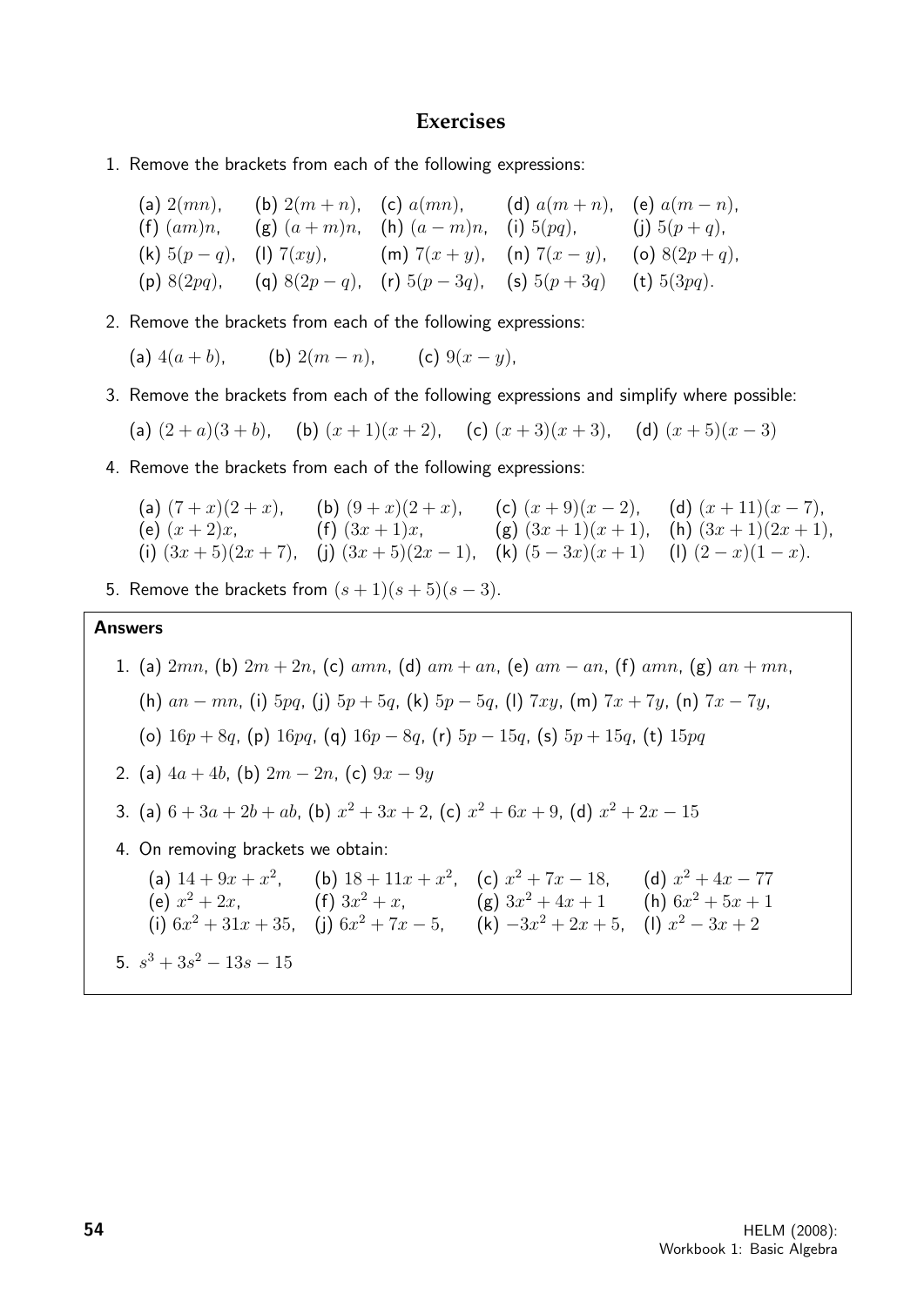

### **4. Factorisation**

A number is said to be factorised when it is written as a product. For example, 21 can be factorised into  $7 \times 3$ . We say that 7 and 3 are factors of 21.

Algebraic expressions can also be factorised. Consider the expression  $7(2x + 1)$ . Removing the brackets we can rewrite this as

$$
7(2x+1) = 7(2x) + (7)(1) = 14x + 7.
$$

Thus  $14x + 7$  is equivalent to  $7(2x + 1)$ . We see that  $14x + 7$  has factors 7 and  $(2x + 1)$ . The factors 7 and  $(2x + 1)$  multiply together to give  $14x + 7$ . The process of writing an expression as a product of its factors is called **factorisation**. When asked to factorise  $14x + 7$  we write

 $14x + 7 = 7(2x + 1)$ 

and so we see that factorisation can be regarded as reversing the process of removing brackets.

Always remember that the factors of an algebraic expression are multiplied together.



### **Example 43**

Factorise the expression  $4x + 20$ .

### Solution

Both terms in the expression  $4x + 20$  are examined to see if they have any factors in common. Clearly 20 can be factorised as  $(4)(5)$  and so we can write

 $4x + 20 = 4x + (4)(5)$ 

The factor 4 is common to both terms on the right; it is called a **common factor** and is placed at the front and outside brackets to give

 $4x + 20 = 4(x + 5)$ 

Note that the factorised form can be checked by removing the brackets again.



### Solution

Note that since  $z^2 = z \times z$  we can write

$$
z^2 - 5z = z(z) - 5z
$$

so that there is a common factor of  $z$ . Hence

 $z^2 - 5z = z(z) - 5z = z(z - 5)$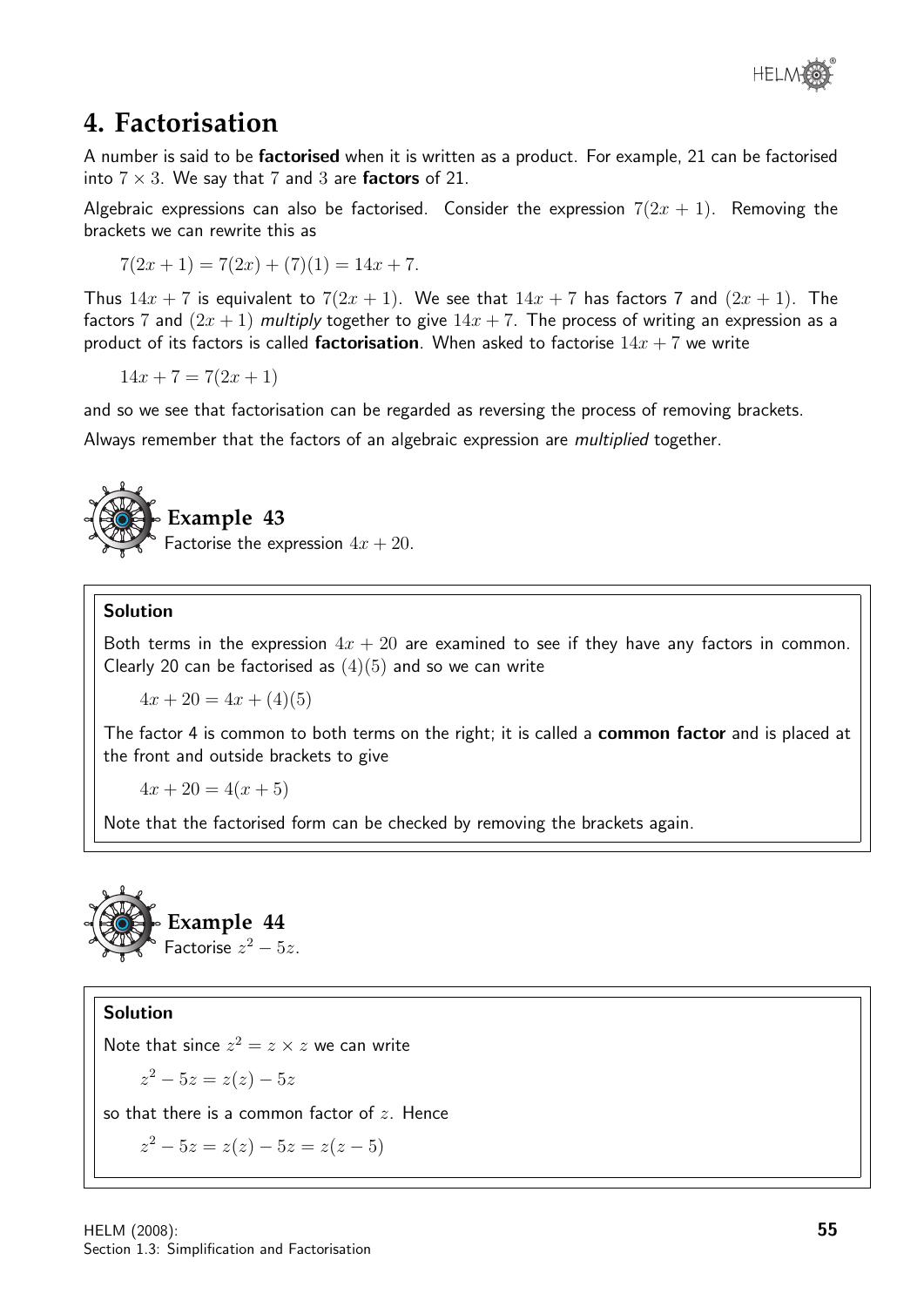

### Solution

By observation, we see that there is a common factor of 3. Thus  $6x - 9y = 3(2x - 3y)$ 



Factorise  $14z + 21w$ .

(a) Find the factor common to both  $14z$  and  $21w$ :

| Your solution                   |
|---------------------------------|
| <b>Answer</b>                   |
|                                 |
|                                 |
| (b) Now factorise $14z + 21w$ : |
| <b>Your solution</b>            |
| $14z + 21w =$                   |
|                                 |
| <b>Answer</b>                   |
| $7(2z + 3w)$                    |

Note: If you have any doubt, you can check your answer by removing the brackets again.



Factorise  $6x - 12xy$ .

First identify the two common factors:

| Your solution               |  |
|-----------------------------|--|
| <b>Answer</b>               |  |
| 6 and $x$                   |  |
| Now factorise $6x - 12xy$ : |  |
| <b>Your solution</b>        |  |
| $6x - 12xy =$               |  |
|                             |  |
| <b>Answer</b>               |  |
| $6x(1-2y)$                  |  |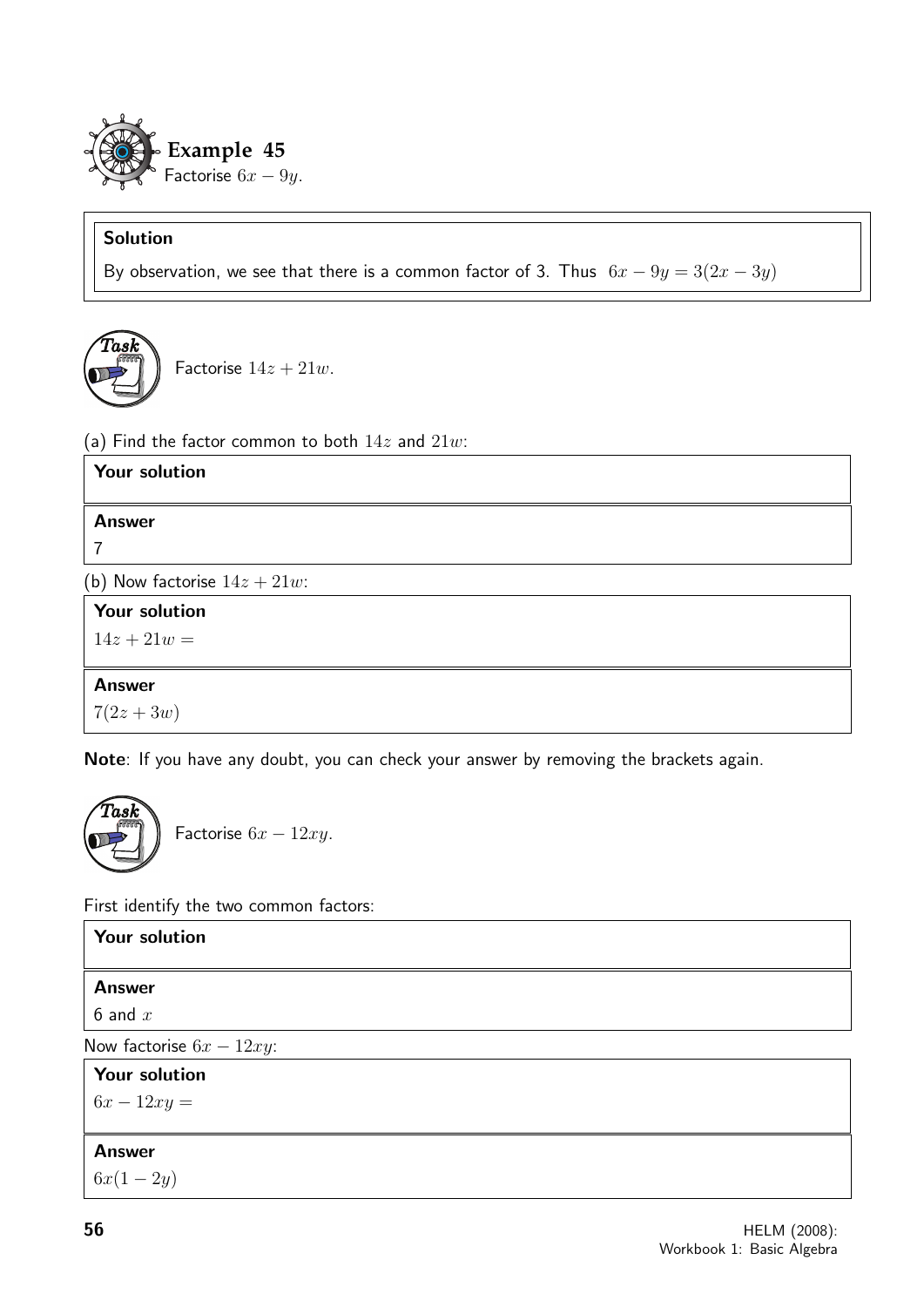### **Exercises**

1. Factorise

(a)  $5x + 15y$ , (b)  $3x - 9y$ , (c)  $2x + 12y$ , (d)  $4x + 32z + 16y$ , (e)  $\frac{1}{2}x + \frac{1}{4}$  $rac{1}{4}y$ . In each case check your answer by removing the brackets again.

2. Factorise

(a)  $a^2 + 3ab$ , (b)  $xy + xyz$ , (c)  $9x^2 - 12x$ 

- 3. Explain why a is a factor of  $a + ab$  but b is not. Factorise  $a + ab$ .
- 4. Explain why  $x^2$  is a factor of  $4x^2+3yx^3+5yx^4$  but  $y$  is not. Factorise  $4x^2 + 3yx^3 + 5yx^4$ .

### Answers

#### 1. (a)  $5(x+3y)$ , (b)  $3(x-3y)$ , (c)  $2(x+6y)$ , (d)  $4(x+8z+4y)$ , (e)  $\frac{1}{2}(x+\frac{1}{2})$  $rac{1}{2}y)$

- 2. (a)  $a(a+3b)$ , (b)  $xy(1+z)$ , (c)  $3x(3x-4)$ .
- 3.  $a(1+b)$ .
- 4.  $x^2(4+3yx+5yx^2)$ .

### **5. Factorising quadratic expressions**

Quadratic expressions commonly occur in many areas of mathematics, physics and engineering. Many quadratic expressions can be written as the product of two linear factors and, in this Section, we examine how these factors can be easily found.



The numbers b and c may be zero but a must not be zero (for, then, the quadratic reduces to a linear expression or constant). The number  $a$  is called the coefficient of  $x^2$ ,  $b$  is the coefficient of  $x$  and  $c$  is called the **constant term**.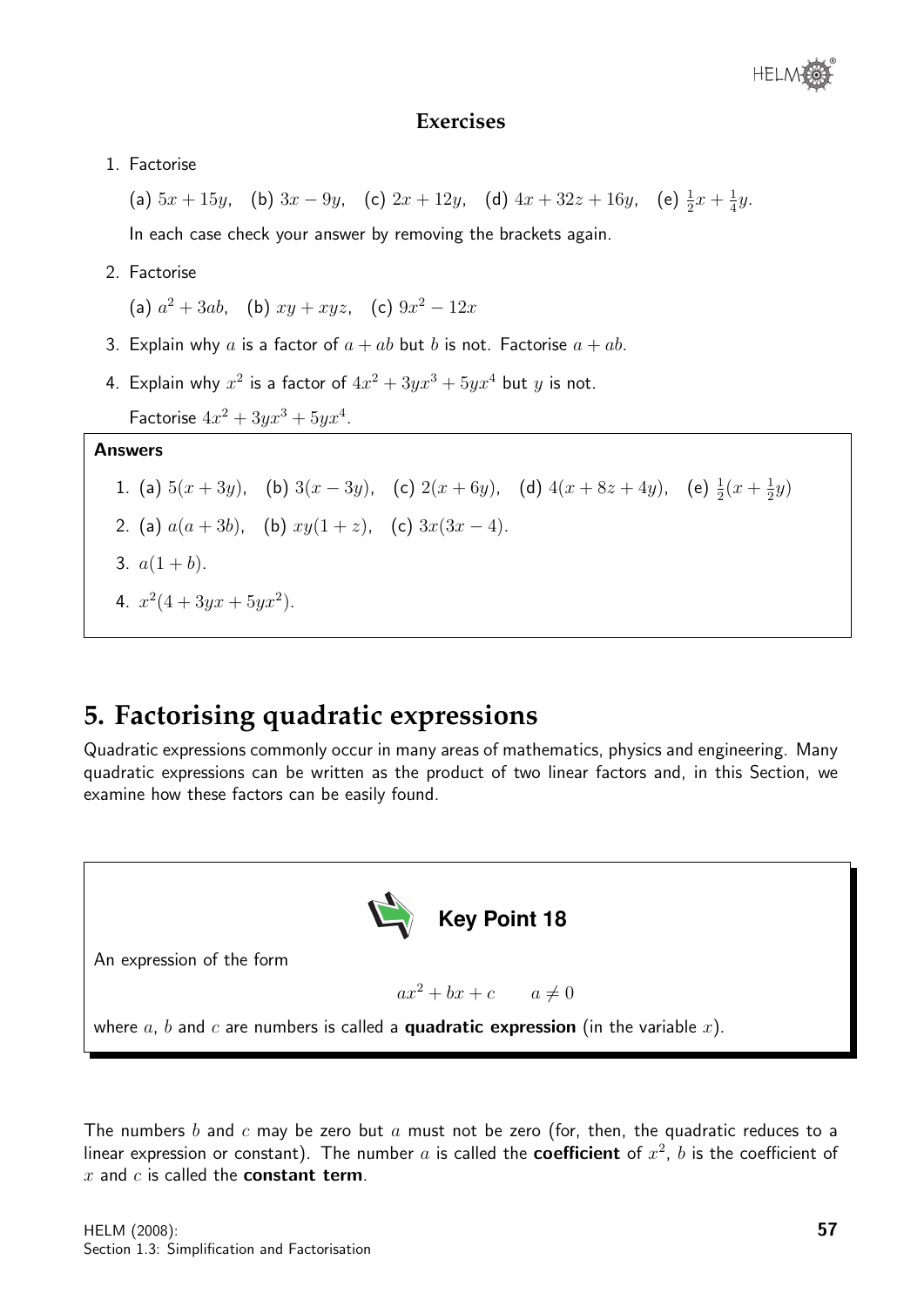### **Case 1**

Consider the product  $(x+1)(x+2)$ . Removing brackets yields  $x^2 + 3x + 2$ . Conversely, we see that the factors of  $x^2+3x+2$  are  $(x+1)$  and  $(x+2)$ . However, if we were given the quadratic expression first, how would we factorise it ? The following examples show how to do this but note that not all quadratic expressions can be easily factorised.

To enable us to factorise a quadratic expression in which the coefficient of  $x^2$  equals 1, we note the following expansion:

 $(x + m)(x + n) = x<sup>2</sup> + mx + nx + mn = x<sup>2</sup> + (m + n)x + mn$ 

So, given a quadratic expression we can think of the coefficient of x as  $m + n$  and the constant term as  $mn$ . Once the values of m and n have been found the factors can be easily obtained.



### Solution

Writing  $x^2 + 4x - 5 = (x + m)(x + n) = x^2 + (m + n)x + mn$  we seek numbers m and n such that  $m + n = 4$  and  $mn = -5$ . By trial and error it is not difficult to find that  $m = 5$  and  $n = -1$ (or, the other way round,  $m = -1$  and  $n = 5$ ). So we can write

 $x^2 + 4x - 5 = (x + 5)(x - 1)$ 

The answer can be checked easily by removing brackets.



Factorise  $x^2 + 6x + 8$ . As the coefficient of  $x^2$  is 1, we can write  $x^2 + 6x + 8 = (x + m)(x + n) = x^2 + (m + n)x + mn$ so that  $m + n = 6$  and  $mn = 8$ .

First, find suitable values for  $m$  and  $n$ :

### Your solution

### Answer

 $m = 4$ ,  $n = 2$  or, the other way round,  $m = 2$ ,  $n = 4$ 

Finally factorise the quadratic: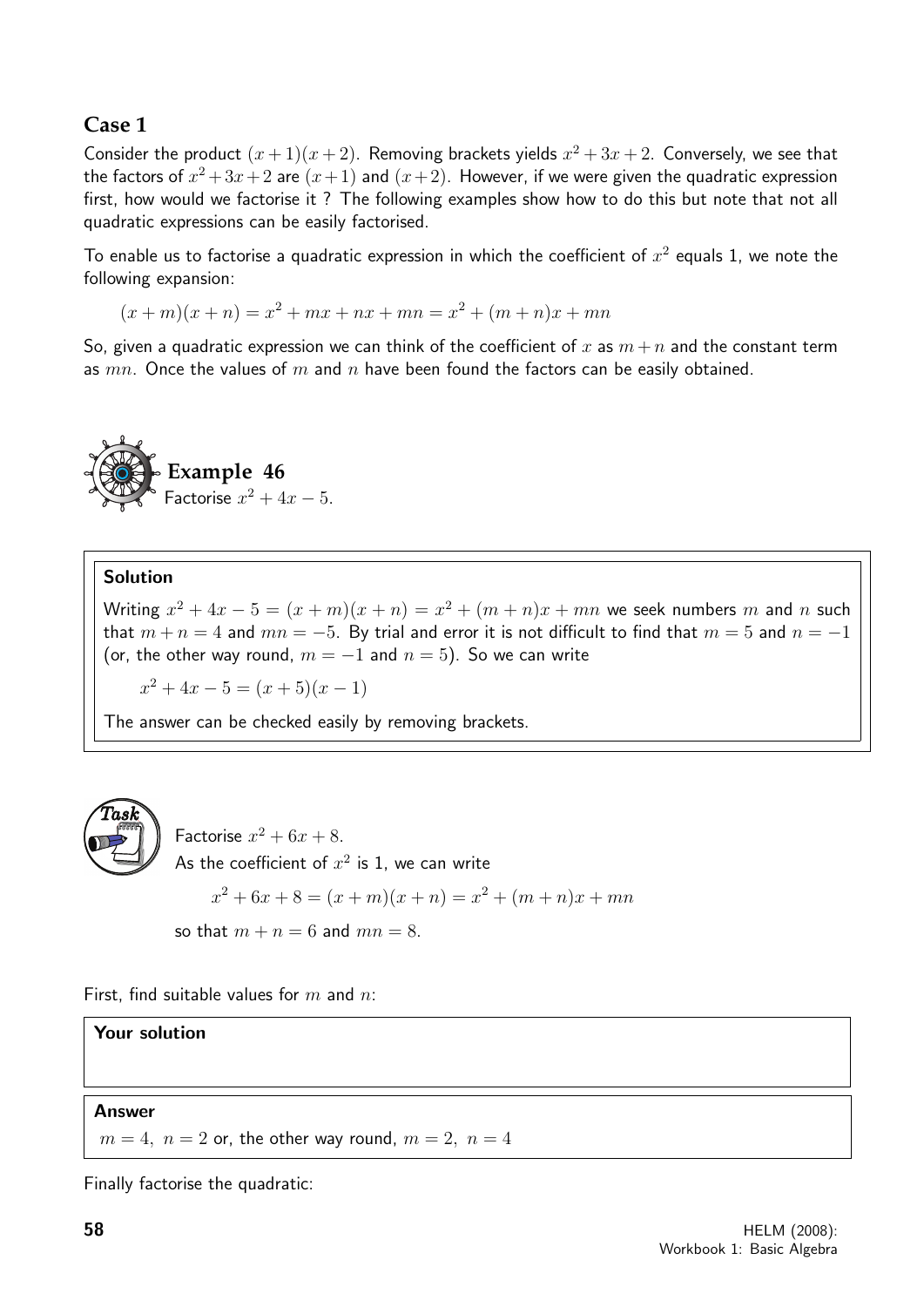

### Your solution

 $x^2 + 6x + 8 =$ 

### Answer

 $(x+4)(x+2)$ 

### **Case 2**

When the coefficient of  $x^2$  is not equal to 1 it may be possible to extract a *numerical* factor. For example, note that  $3x^2 + 18x + 24$  can be written as  $3(x^2 + 6x + 8)$  and then factorised as in the previous Task in Case 1. Sometimes no numerical factor can be found and a slightly different approach may be taken. We will demonstrate a technique which can always be used to transform the given expression into one in which the coefficient of the squared variable equals 1.



### Solution

First note the coefficient of  $x^2$ ; in this case 2. Multiply the whole expression by this number and rearrange as follows:

$$
2(2x^{2} + 5x + 3) = 2(2x^{2}) + 2(5x) + 2(3) = (2x)^{2} + 5(2x) + 6.
$$

We now introduce a new variable z such that  $z = 2x$  Thus we can write

 $(2x)^2 + 5(2x) + 6$  as  $z^2 + 5z + 6$ 

This can be factorised to give  $(z + 3)(z + 2)$ . Returning to the original variable by replacing z by  $2x$  we find

 $2(2x^2+5x+3)=(2x+3)(2x+2)$ 

A factor of 2 can be extracted from the second bracket on the right so that

$$
2(2x^2 + 5x + 3) = 2(2x + 3)(x + 1)
$$

so that

$$
2x^2 + 5x + 3 = (2x + 3)(x + 1)
$$

As an alternative to the technique of Example 47, experience and practice can often help us to identify factors. For example suppose we wish to factorise  $3x^2 + 7x + 2$ . We write

 $3x^2 + 7x + 2 = ($  )( )

In order to obtain the term  $3x^2$  we can place terms  $3x$  and  $x$  in the brackets to give

 $3x^2 + 7x + 2 = (3x + ?)(x + ?)$ 

HELM (2008): Section 1.3: Simplification and Factorisation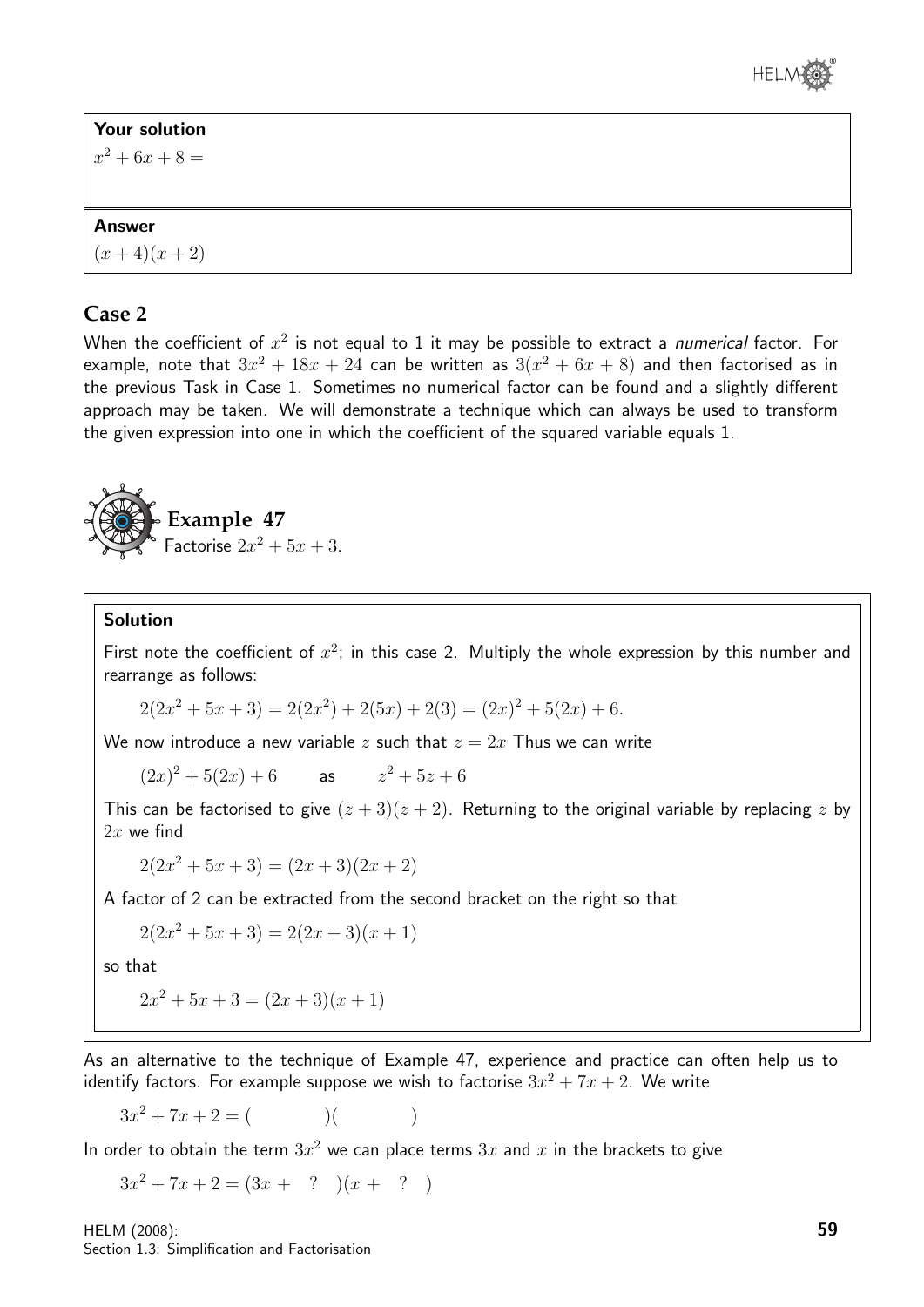In order to obtain the constant 2, we consider the factors of 2. These are 1,2 or  $-1, -2$ . By placing these factors in the brackets we can factorise the quadratic expression. Various possibilities exist: we could write  $(3x+2)(x+1)$  or  $(3x+1)(x+2)$  or  $(3x-2)(x-1)$  or  $(3x-1)(x-2)$ , only one of which is correct. By removing brackets from each in turn we look for the factorisation which produces the correct middle term,  $7x$ . The correct factorisation is found to be

 $3x^2 + 7x + 2 = (3x + 1)(x + 2)$ 

With practice you will be able to carry out this process quite easily.



Factorise the quadratic expression  $5x^2 - 7x - 6$ . Write  $5x^2 - 7x - 6 = ($  ( To obtain the quadratic term  $5x^2$ , insert  $5x$  and  $x$  in the brackets:  $5x^2 - 7x - 6 = (5x + ?)(x + ?)$ 

Now find the factors of  $-6$ :

## Your solution Answer  $3, -2$  or  $-3, 2$  or  $-6, 1$  or  $6, -1$

Use these factors in turn to find which pair, if any, gives rise to the middle term,  $-Tx$ , and complete the factorisation:

Your solution  $5x^2 - 7x - 6 = (5x + )(x + ) =$ 

### Answer

 $(5x+3)(x-2)$ 

On occasions you will meet expressions of the form  $x^2 - y^2$  known as the **difference of two squares**. It is easy to verify by removing brackets that this factorises as

 $x^2 - y^2 = (x + y)(x - y)$ 

So, if you can learn to recognise such expressions it is an easy matter to factorise them.